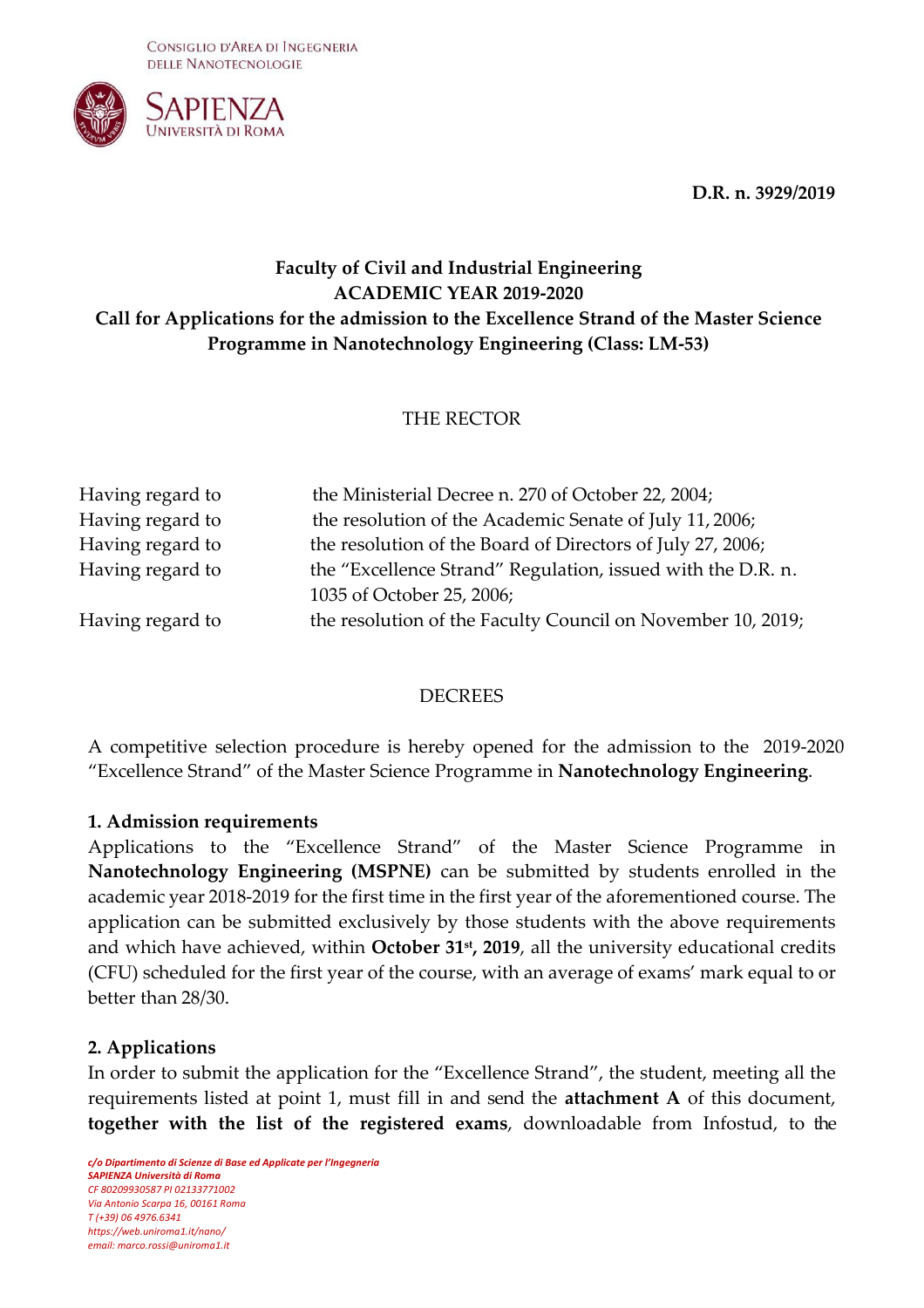

Responsible for Didactics, Dr. Valerio Nardone [\(valerio.nardone@uniroma1.it\)](mailto:valerio.nardone@uniroma1.it), at the Department of Basic and Applied Sciences for Engineering (SBAI), via Antonio Scarpa 16. The deadline is **January 10th, 2020.**

## **3. Available positions**

The access to the "Excellence Strand" is reserved to a maximum of **6** selected students.

## **4. Evaluation of applicants and ranking**

The applications, sent within the deadline indicated at point 2, will be evaluated by a Selection Board, appointed by the MSPNE Chair. The Board will set up a ranking based on the sum of the scores achieved by each candidate and other criteria which might be evaluated at the discretion of the Selection Board. In case of equal score, priority will be given to younger candidates.

## **5. Publication of the ranking**

The ranking of the admitted candidates will be published by **January 31st, 2020**, on the bulletin board of the Department of Basic and Applied Sciences for Engineering (SBAI), as well as on the course website [https://web.uniroma1.it/nano.](https://web.uniroma1.it/nano)

## **6. General structure of the programme**

a) **Objectives and definition**. The "Excellence Strand" aims to enhance the education of deserving students interested in in-depth methodological and application activities on topics of interest for nanotechnology engineering. It consists of training activities of different types that are added to the curriculum of study and that have the objective of enriching the personal education of the student, both through the expansion of the general culture and the deepening of technical and scientific knowledge.

The complex of training activities implies for the student a maximum commitment of 150 hours per year and it does not give rise to the recognition of the university educational credits (CFU), which can be used to obtain university degrees issued by Sapienza University of Rome.

b) **Activities**. Students admitted to the "Excellence Strand" will be involved in the following activities: participation to theoretical and methodological activities (including lessons, seminars, simulations and experimental labs) held by Faculty professors or in other qualified institution; participation to academic and/or industrial research activities in the field of experimental, computational and design modeling nanotechnologies.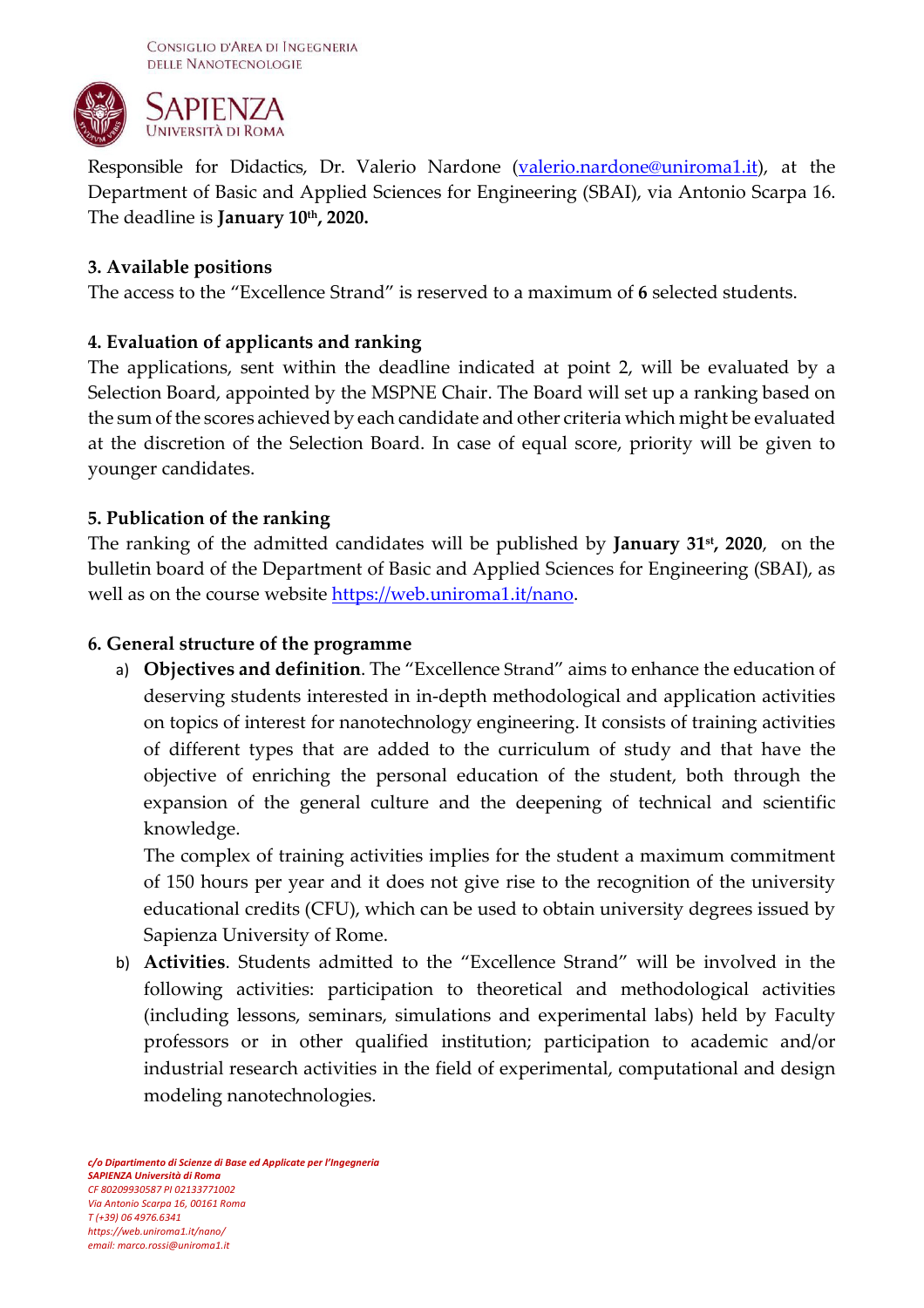CONSIGLIO D'AREA DI INGEGNERIA DELLE NANOTECNOLOGIE



MSPNE Council identifies a tutor professor for each student admitted to the "Excellence Strand" with the objective to define the programme and collaborating in the organization of training activities related to the "Excellence Strand" according to the guidelines defined by the Academic Board. In particular, MSPNE Council can organize, for students, periods of study and/or internships, also in external sites, functional to the realization of the educational objectives of the Course.

The activities planned for the "Excellence Strand" include:

- Participation to conferences (i.e. NanoInnovation)
- Extra-curricular activities in laboratory

Erasmus students, who carry out part of their curriculum at a foreign University and who have access to the "Excellence Strand", can conduct part of the programme in the foreign institution that hosts them.

c) **Final certification**. At the end of the academic year 2019-2020, the activity carried out by each student admitted to the "Excellence Strand" will be evaluated by tutor professors. In case of negative evaluation, MSPNE Chair may order the nonrelease of the relative final certification. It is, in any case, subject to the acquisition of all the university educational credits (CFU) scheduled for the second year, with an average of exams' mark equal to or better than twenty-eight/thirty (28/30).

The aforementioned certification will be issued together with the achievement of the qualification by the Dean of the Faculty of Civil and Industrial Engineering, with the same methods of other types of certification. This attestation will be recorded on the student's career. Together with this certification, the University will award the student a prize equal to the amount of fees paid in the last year of the course.

### **7. Further information**

Students are invited to consult the website [https://web.uniroma1.it/nano/.](https://web.uniroma1.it/nano/) For further information, the Point of Contacts (PoC) are:

For technical and administrative issues: The Responsible of Didactics (Dr. Valerio Nardone, [valerio.nardone@uniroma1.it\)](mailto:valerio.nardone@uniroma1.it);

For didactic and scientific issues: The MSPNE Chair (Prof. Marco Rossi, marco.rossi@uniroma1.it)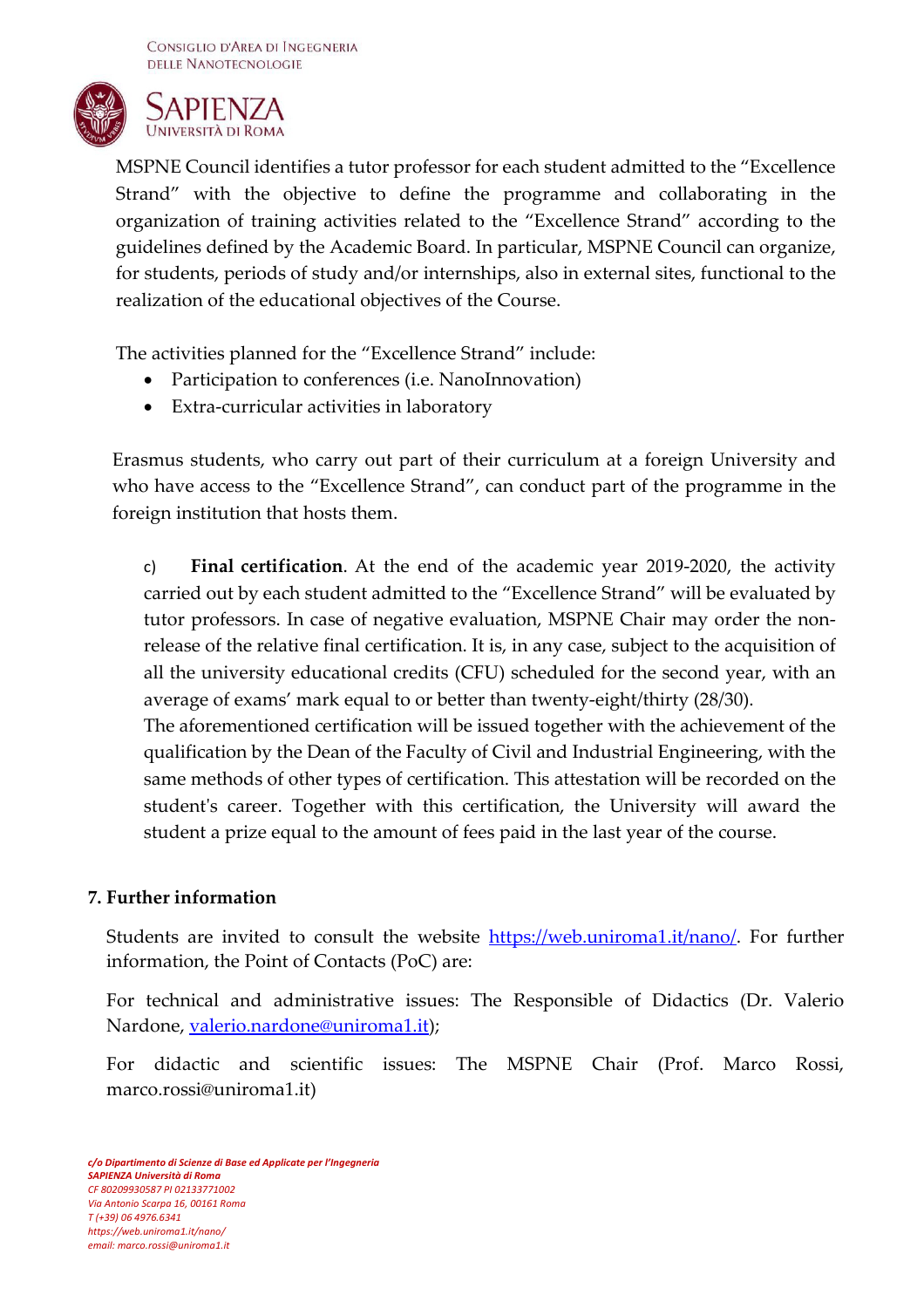

## **8. Responsible of the administrative procedure and jurisdiction**

In accordance with the articles 4 and 6 of the Italian Law n. 241/90, Dr. Valerio Nardone (reachable to the email address [valerio.nardone@uniroma1.it\)](mailto:valerio.nardone@uniroma1.it) has been designated as responsible for this administrative procedure.

For any dispute, the Court of Rome have exclusive jurisdiction.

Rome, December 10, 2019

Signed THE RECTOR

### *This document cannot be used for legal purposes*

*ATTACHED A*

# **ACADEMIC YEAR 2019-2020 Call for the admission to the Excellence Strand of the Master Science Programme in Nanotechnology Engineering (Class: LM-53)**

The student must **fill in** the present **form** in its entirety and send it, **together with the list of the registered exams**, downloadable from Infostud, by **January 10th, 2020,** to the Responsible for Didactics, Dr. Valerio Nardone [\(valerio.nardone@uniroma1.it\)](mailto:valerio.nardone@uniroma1.it), at the Department of Basic and Applied Sciences for Engineering (SBAI), via Antonio Scarpa 16.

### **The undersigned**

| First Name                                                                                                                                                                                   |                                                                   | Last Name |           |  |
|----------------------------------------------------------------------------------------------------------------------------------------------------------------------------------------------|-------------------------------------------------------------------|-----------|-----------|--|
| Born in                                                                                                                                                                                      |                                                                   | Country   | <b>On</b> |  |
| <b>ID</b> Number                                                                                                                                                                             |                                                                   | E-mail    |           |  |
| <b>Phone Number</b>                                                                                                                                                                          |                                                                   |           |           |  |
| SAPIENZA Università di Roma<br>CF 80209930587 PI 02133771002<br>Via Antonio Scarpa 16, 00161 Roma<br>T (+39) 06 4976.6341<br>https://web.uniroma1.it/nano/<br>email: marco.rossi@uniroma1.it | c/o Dipartimento di Scienze di Base ed Applicate per l'Ingegneria |           |           |  |